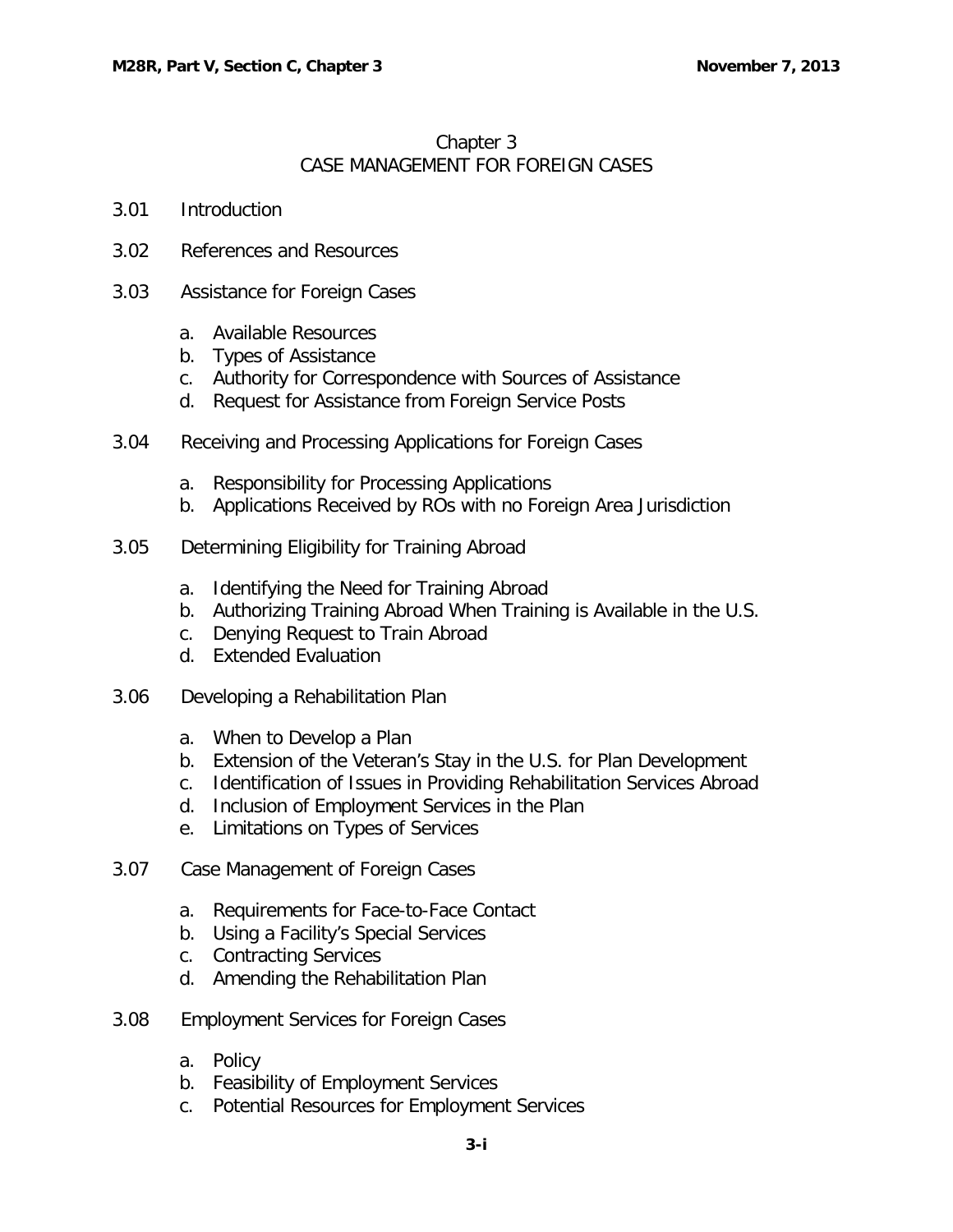- 3.09 [Financial Responsibility and Accountability for Foreign Cases](#page-8-1)
	- a. [Agencies Used to Coordinate Payments for Service Providers Outside U.S.](#page-8-2)
	- b. [Reimbursement Processing for Service Providers Outside U.S.](#page-8-3)
	- c. [Direct Reimbursement for Service Foreign Branch of College or University](#page-9-0)
- 3.10 Foreign Medical Program (FMP)
	- a. [Description](#page-9-1)
	- b. [Responsibilities](#page-9-2)
	- c. [Contact Information for the FMP Office](#page-9-3)
	- d. [FMP Enrollment](#page-10-0)
	- e. [Chapter 31 and the FMP](#page-10-1)
	- f. [Referral to the FMP for Non-Service Connected Disability \(NSCD\) Treatment](#page-11-0)
	- g. [Submitting Claims to the FMP for Payment](#page-11-1)
- 3.11 Work Study Abroad
	- a. [Work-Study Approval](#page-11-2)
	- b. [Work-Study Allowance](#page-12-0)

Appendix O. VA Forms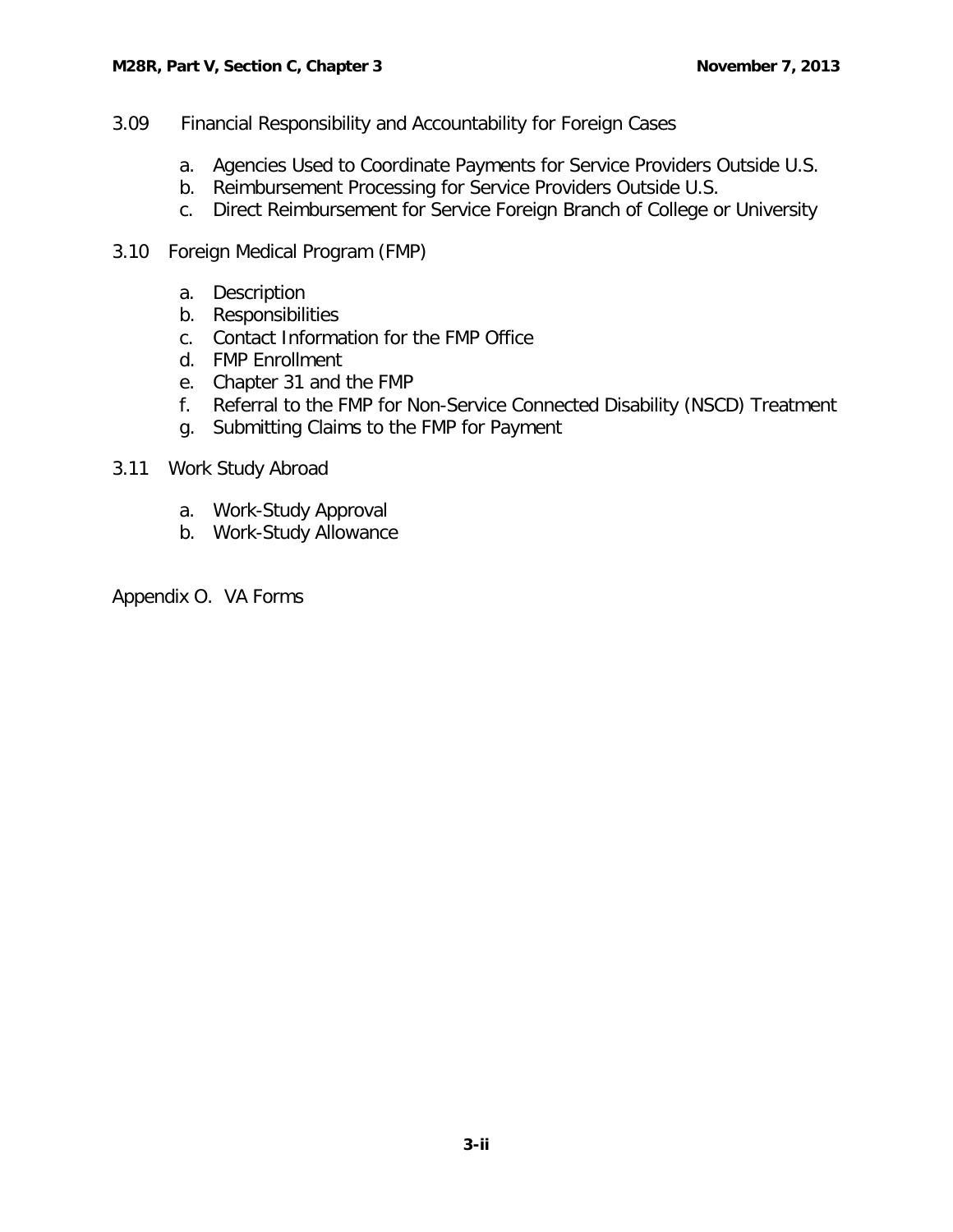## Chapter 3 CASE MANAGEMENT FOR FOREIGN CASES

## <span id="page-2-0"></span>3.01 Introduction

This chapter includes information on the development of Vocational Rehabilitation and Employment (VR&E) rehabilitation plans and managing cases for Veterans who reside outside the United States (U.S.) and are receiving VR&E services. It also provides information on the coordination and types of services, and procedures on fiscal responsibilities for foreign cases. Statutory and regulatory references are provided throughout the chapter.

<span id="page-2-1"></span>3.02 References and Resources

| Laws:           | 38 United States Code (U.S.C.) 3114<br>38 U.S.C. 3120<br>38 U.S.C. 3485                                                                                               |
|-----------------|-----------------------------------------------------------------------------------------------------------------------------------------------------------------------|
| Regulations:    | 38 Code of Federal Regulations (CFR) 21.130                                                                                                                           |
| VA Forms (VAF): | VAF 28-8861, Request for Medical Services-Chapter 31                                                                                                                  |
| Websites:       | www.state.gov<br>www.usembassy.state.gov<br>www.va.gov/hac/forbeneficiaries/fmp/fmp.asp<br>www.va.gov/hac/factsheets/fmp/FactSheet01-30.pdf<br>www.veterans.gc.ca/eng |

- <span id="page-2-3"></span><span id="page-2-2"></span>3.03 Assistance for Foreign Cases
	- a. Available Resources

The following table provides additional sources available for assistance with foreign cases:

| Source for Assistance    | Contact Information                   |
|--------------------------|---------------------------------------|
| American Embassies in    | Varies by location. Refer to          |
| <b>Foreign Countries</b> | www.usembassy.state.gov for contact   |
|                          | information of all American Embassies |
|                          | worldwide                             |
| Canadian Department      | <b>CDVA</b>                           |
| of Veterans Affairs      | <b>Foreign Operations Branch</b>      |
| (CDVA)                   | P.O. Box 8476                         |
|                          | Ottawa, Ontario, KTG 38H9             |
|                          | Attn: Service Director                |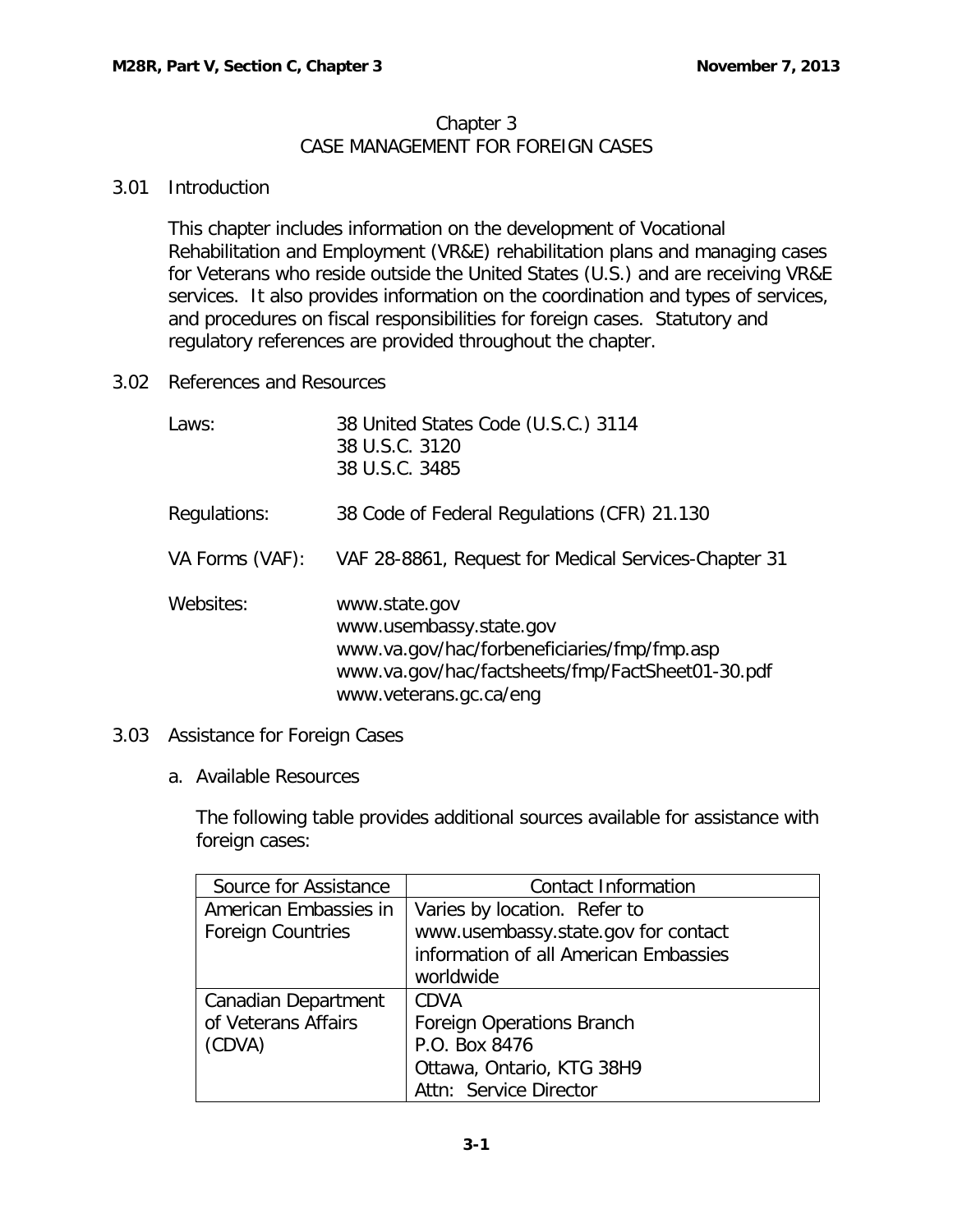|                     | Telephone Number: 9-613-998-3667<br>www.veterans.gc.ca/eng                                                                                          |
|---------------------|-----------------------------------------------------------------------------------------------------------------------------------------------------|
| Department of State | Director, Office of Special Consular Services<br>The Department of State<br>Washington, DC 20520<br>Attn: Federal Agencies Section<br>www.state.gov |

<span id="page-3-0"></span>b. Types of Assistance

The assistance provided by the American embassies, Department of State, and CDVA include:

- Identifying service providers
- Arranging for counseling and other services
- Following up on the status of individual Veterans with schools or other facilities

Note: In addition, the American embassies also provide general information and assistance, as well as arranging for physical examinations as requested by the Veterans Service Center (VSC) Manager at the Pittsburgh Regional Office (RO).

<span id="page-3-1"></span>c. Authority for Correspondence with Sources of Assistance

Generally, the authority for correspondence with one of the sources of assistance must come from the Vocational Rehabilitation and Employment Officer (VREO) from the inquiring RO.

<span id="page-3-2"></span>d. Request for Assistance from Foreign Service Posts

Requests for assistance from foreign services posts must be forwarded to the office of foreign area jurisdiction, as outlined in M28R.V.C.2.

- <span id="page-3-4"></span><span id="page-3-3"></span>3.04 Receiving and Processing Applications for Foreign Cases
	- a. Responsibility for Processing Applications

The ROs responsible for processing applications for foreign cases for VR&E services are listed in M28R.V.C.2.

<span id="page-3-5"></span>b. Applications Received by ROs with no Foreign Area Jurisdiction

If a Veteran residing abroad files an application at an RO that does not have jurisdiction over his/her area of residence, the receiving RO must forward the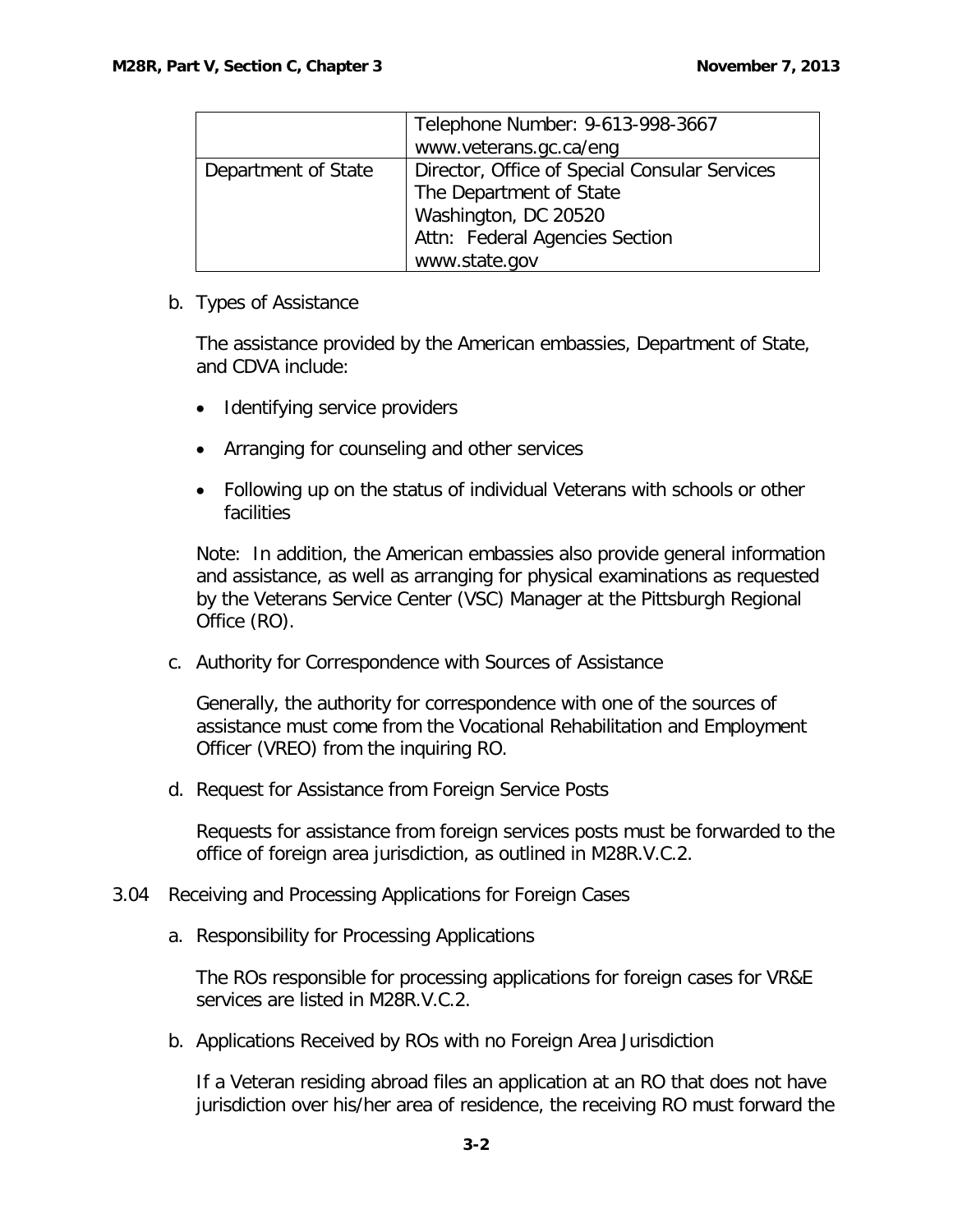application and other existing document or folders to the appropriate office of jurisdiction.

If a Veteran residing in the U.S. applies for Chapter 31 benefits and requests training outside the U.S., the RO that receives the application must complete the processing of application, initial evaluation and plan development.

- <span id="page-4-1"></span><span id="page-4-0"></span>3.05 Determining Eligibility for Training Abroad
	- a. Identifying the Need for Training Abroad

Training outside the U.S. may be authorized if the Veteran's education and training is determined not available in the U. S. However, the availability of training is based on current occupation information regarding the requirements for entry into the field of the Veteran's vocational goal.

In addition, a Veteran attending a training facility in the U.S. may be authorized training outside the U.S. if the facility requires that he/she pursue a period of education or training outside the U.S.

<span id="page-4-2"></span>b. Authorizing Training Abroad When Training is Available in the U.S.

A Veteran may be authorized to pursue training abroad even if the training is available in the U.S. if requiring the Veteran to pursue training in the U.S. will result in a hardship to the Veteran. However, the Veteran must have a legal basis for residence in the foreign country prior to developing of his/her rehabilitation plan.

The following are samples of hardship conditions:

- 1. The Veteran is married to a foreign national and his or her family resides in a foreign country.
- 2. The Veteran's spouse is transferred to a military or civilian job in a foreign country and the Veteran accompanies his/her spouse to that foreign country.
- 3. The Veteran is employed in a foreign country.

It is important to note that the Veteran's desire to study abroad for personal reasons is not considered a hardship condition.

<span id="page-4-3"></span>c. Denying Request to Train Abroad

A Veteran who requires continuing treatment in the U.S. while residing abroad may not be approved for a Chapter 31 program. The Veteran's travel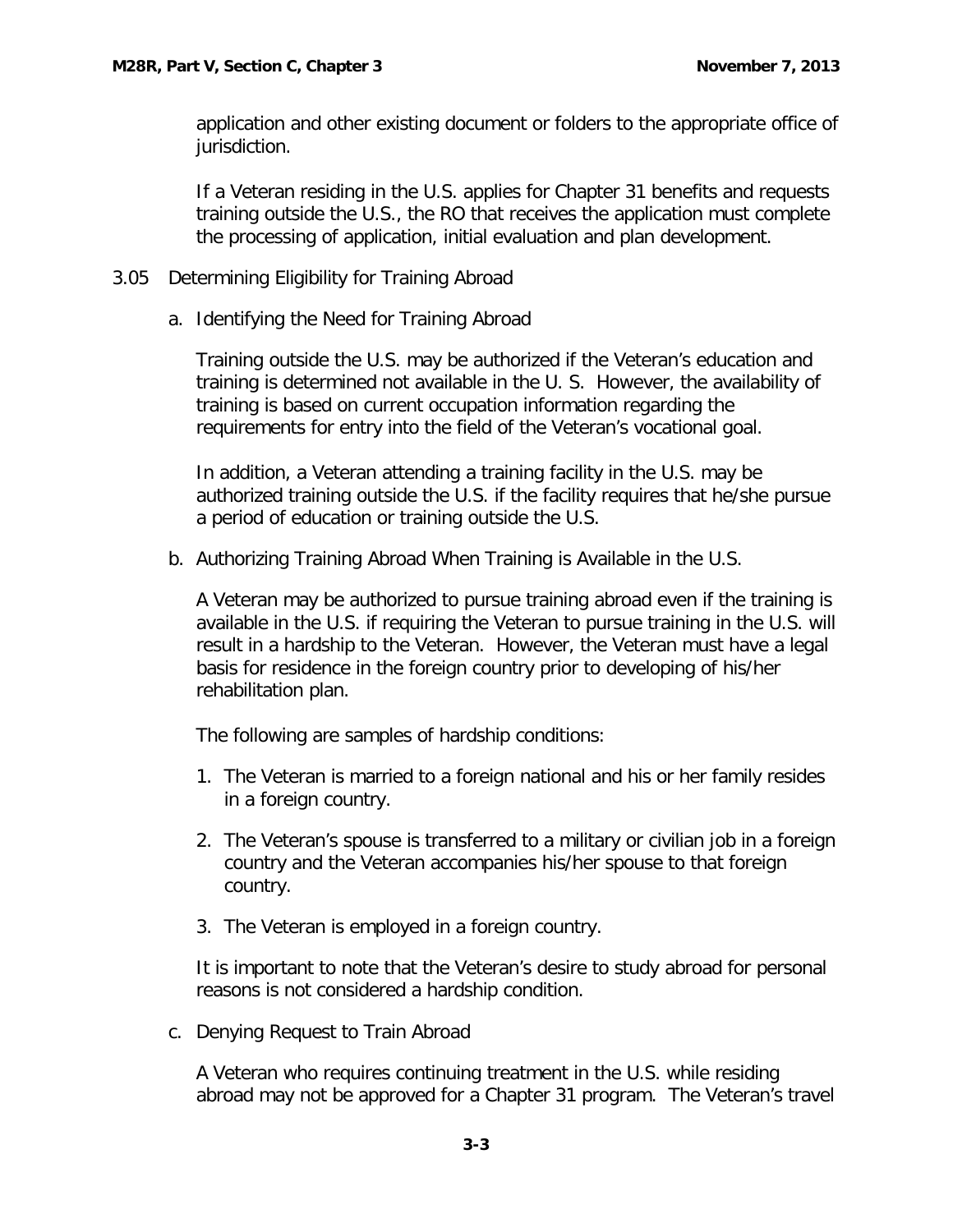to the U.S. to secure ongoing treatment for a serious medical condition is generally contraindicated for medical reasons and the disruptive effect of his/her absences would prevent the Veteran from successfully pursuing a rehabilitation plan. Other arrangements must be made to provide training in the proposed program or in a different program in the U.S.

<span id="page-5-0"></span>d. Extended Evaluation

A Veteran, who is determined in need of an extended evaluation to determine the reasonable feasibility of a vocational goal, must be provided with the extended evaluation services in the U.S.

If the Veteran does not wish to participate in the extended evaluation or disagrees with the determination for extended evaluation, he/she will be provided with due process.

- <span id="page-5-2"></span><span id="page-5-1"></span>3.06 Developing a Rehabilitation Plan
	- a. When to Develop a Plan

The development of a rehabilitation plan for a foreign case must be initiated as soon as the Veteran has been determined entitled to vocational rehabilitation services. Since obtaining agreement and signature on the plan remotely can delay the progress of the Veteran's rehabilitation program, attempts must be made to expedite completion of the plan prior to the Veteran's returning to his/her residence abroad.

<span id="page-5-3"></span>b. Extension of the Veteran's Stay in the U.S. for Plan Development

A Veteran's stay in the U.S. may be extended to complete the development of his/her plan. For information on extending the Veteran's stay in the U.S. to complete the development of his/her plan, refer to M28R.V.C.2.

<span id="page-5-4"></span>c. Identification of Issues in Providing Rehabilitation Services Abroad

The Veteran's rehabilitation plan and supporting documentation must clearly detail and address the professional and administrative issues involved in providing rehabilitation services out the U.S.

The detailed documentation is required when the training outside the U.S. is the whole, or only a part, of the Chapter 31 program.

<span id="page-5-5"></span>d. Inclusion of Employment Services in the Plan

Employment services must be included as part of the Veteran's rehabilitation plan in the same manner that the employment services is incorporated in a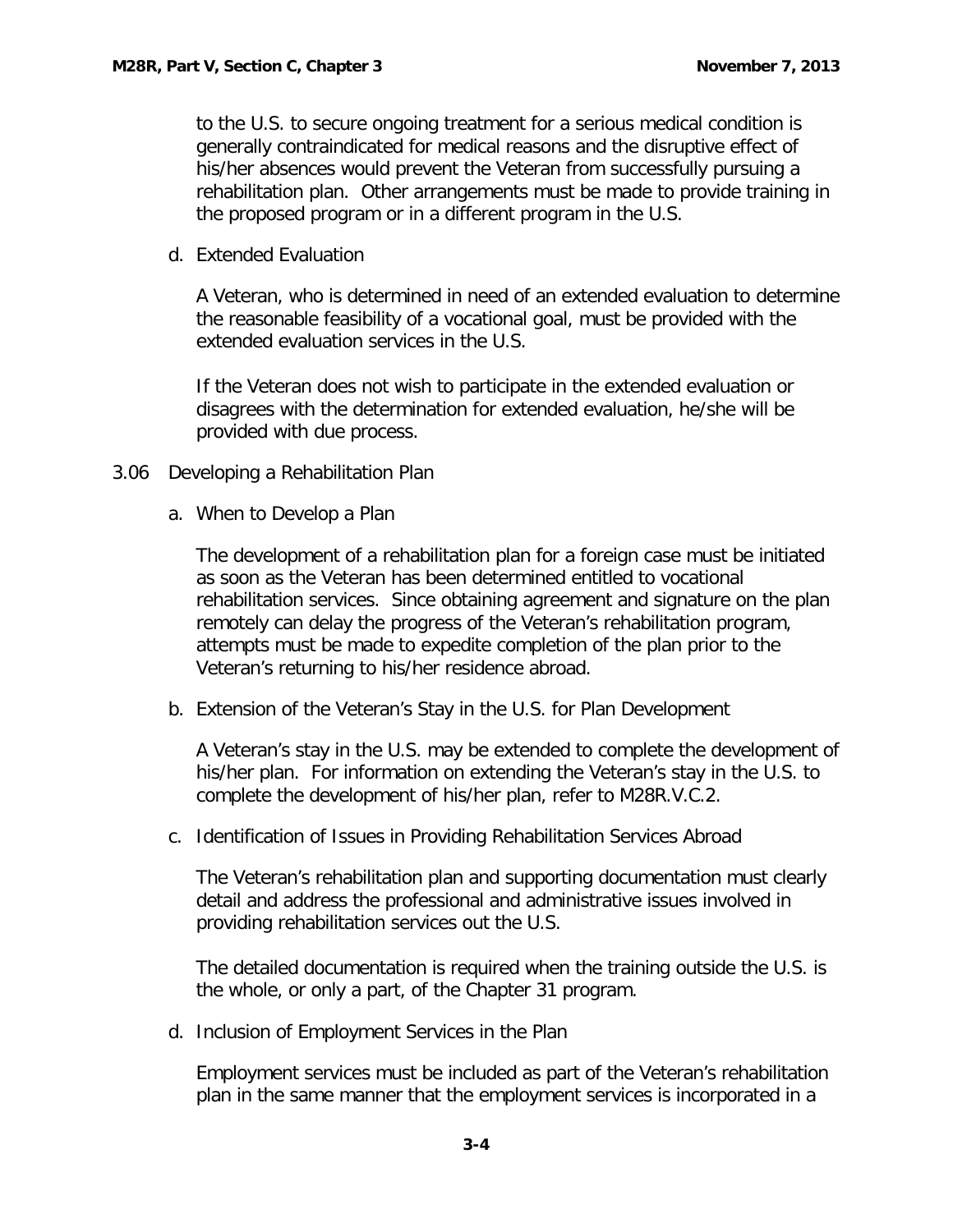rehabilitation plan for a Veteran residing in the U.S. Additionally, a determination must be made whether the Department of Veterans Affairs (VA) can reasonably provide or coordinate with other agencies or organizations to provide the necessary employment services.

- <span id="page-6-0"></span>e. Limitations on Types of Services
	- 1. The type of services allowed for foreign cases is limited. Rehabilitation services will not be provided under the following:
		- A plan for independent living services
		- A self-employment plan
		- A plan for extended evaluation services, which include special rehabilitation services for a period of work adjustment training to improve the Veteran's rehabilitation potential
	- 2. If a Veteran needs an excluded service, the Veteran must agree to receive the services in the U.S. However, if the Veteran does not agree to receive the identified services in the U.S., the Veteran must be provided with the proper due process and his/her claim must be disallowed.
	- 3. A plan for self-employment services may be provided outside the U.S. if approved by the VREO only on a case-by-case basis. The VREO must ensure that proper support and resources are available in the foreign area jurisdiction in which the Veteran resides.

Prior to approval of the self-employment plan, the Veteran must provide documentation from the government of the foreign area jurisdiction that allows him/her to engage in self-employment. In addition, the VREO must ensure that strict compliance with all aspects of the Self-employment Standards of Practice is maintained.

- <span id="page-6-2"></span><span id="page-6-1"></span>3.07 Case Management of Foreign Cases
	- a. Requirements for Face-to-Face Contact

The general requirements for frequency and face-to-face contact do not apply to Veterans training outside the U.S., including the U.S. Territories. However, Veterans abroad must adhere to the established standards of conduct and cooperation and progress toward the planned goals and objectives.

Note: Foreign cases in Canada and Mexico may allow for direct case management based on their proximity to a VR&E office. Veterans are scheduled for case management appointments in the same manner as Veterans residing in the U.S.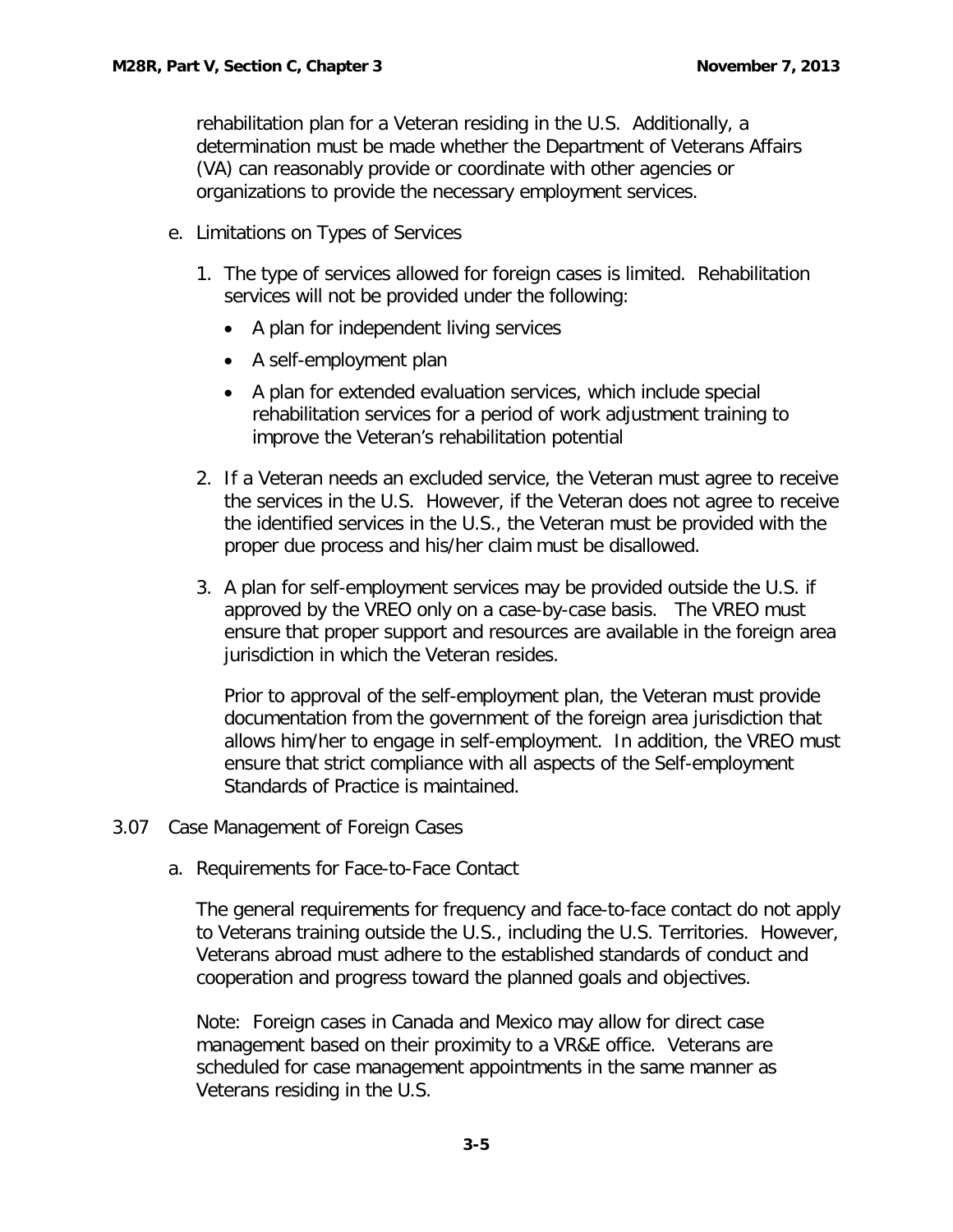<span id="page-7-0"></span>b. Using a Facility's Special Services

Monitoring the progress of a Veteran training abroad often requires special arrangements due to the limited and indirect contact with the Veteran. As a result, it may be necessary to coordinate for special services with the training facility to secure additional information beyond what is generally provided by the school.

<span id="page-7-1"></span>c. Contracting Services

Contracting for case management services may be authorized for Veterans training outside the U.S. Contracting activities are conducted in the same manner as those services provided to Veterans residing in the U.S. under the VetSuccess contracts. Refer to M28R.V.B.4 on guidelines for establishing and implementing contracted services.

The Pittsburgh and Honolulu offices are responsible for contracting services provided in Germany and Honolulu, respectively. These are the only two countries that have contract services.

<span id="page-7-2"></span>d. Amending the Rehabilitation Plan

A Veteran may be authorized to travel to the U.S. or to the nearest VR&E office when an amendment of the vocational goal or intermediate objectives of the rehabilitation are required or necessary. This required face-to-face contact is charged at VA expense and the VR&E office arranges and pays for the travel in the same manner as the beneficiary travel in the U.S.

- <span id="page-7-4"></span><span id="page-7-3"></span>3.08 Employment Services for Foreign Cases
	- a. Policy

Employment services are provided routinely to a Veteran training abroad as part of his/her rehabilitation plan.

<span id="page-7-5"></span>b. Feasibility of Employment Services

The case manager must make a determination whether employment services can be reasonably provided or arranged by other agencies and organizations for a Veteran training abroad. This ensures identifying and utilizing necessary resources to assist the Veteran, residing outside the U.S., in obtaining suitable employment.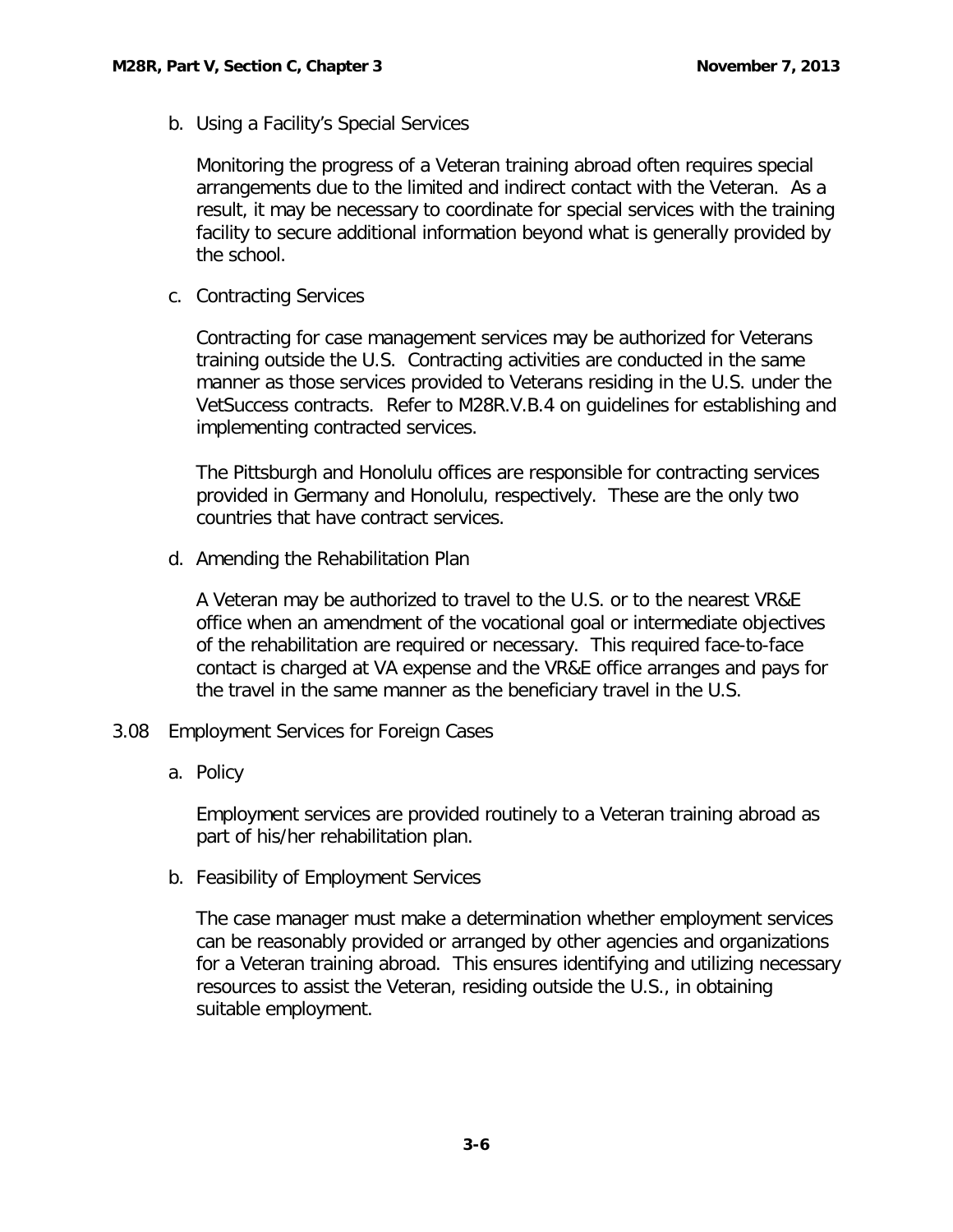<span id="page-8-0"></span>c. Potential Resources for Employment Services

If the Veteran will be returning to the U.S. following training, or resides in a country bordering the U.S., then the VRC must consider using resources in the country in which the Veteran is training, as well as in the U.S. It may be feasible to use agencies and organizations in the U.S. to assist Veterans seeking employment in countries bordering the U.S.

If the Veteran plans to reside outside the U.S. indefinitely following the completion of his/her training program, then the VRC must consider contracting with the private nonprofit agencies, and/or for-profit agencies in the foreign country.

- <span id="page-8-2"></span><span id="page-8-1"></span>3.09 Financial Responsibility and Accountability for Foreign Cases
	- a. Agencies Used to Coordinate Payments for Service Providers Outside U.S.

VA coordinates reimbursement with other federal agencies in paying service providers abroad. These include the Department of Treasury and the Department of State. When coordinating payments for service providers within Canada, the VRC should work with the CDVA. When coordinating payments for service providers in all other countries, the VRC should work with the U.S. Embassy in that country.

<span id="page-8-3"></span>b. Reimbursement Processing for Service Providers Outside U.S.

The process for reimbursing service providers outside the U.S. is as follows:

- 1. The service provider submits a receipt for services to either CDVA or U.S. Embassy in the country.
- 2. The CDVA or U.S. Embassy reimburses the service provider for incurred expenses and forwards the receipt for services to the applicable RO for reimbursement.
- 3. The VR&E office receives, approves, and forwards the receipt for service to Finance activity for reimbursement.
- 4. Finance then reimburses either the CDVA or U.S. Embassy for the services paid.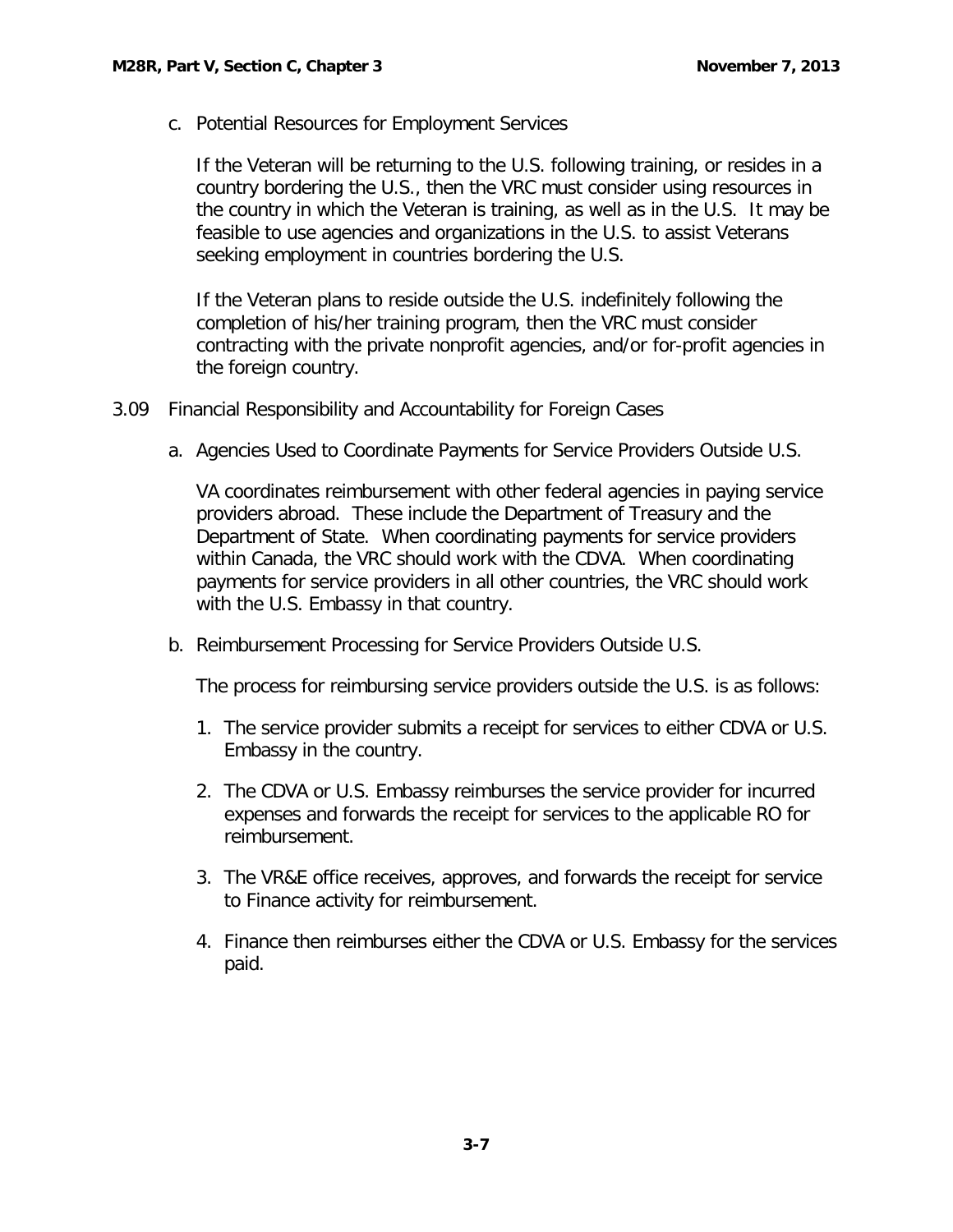<span id="page-9-0"></span>c. Direct Reimbursement for Service Foreign Branch of College or University

The foreign college or university must be a VA approved facility to be directly reimbursed and must submit a request for direct reimbursement to the VR&E office. Once the request is approved, the foreign college or university must submit the voucher directly to the VR&E office who reviews and approves the voucher in the same manner as for schools in the U.S. Once approved, the voucher is forwarded to Finance for payment.

Unlike the U.S. training facilities, which are paid through the Finance Management System (FMS), all foreign training facilities are paid manually through the Benefits Delivery Network (BDN) by the Finance section at the Support Services Division of the RO of jurisdiction. The foreign facilities cannot be vendorized as their banking system differs from the U.S. bank system. However, all payments must be entered in Corporate WINRS (CWINRS) for proper tracking and auditing.

- <span id="page-9-1"></span>3.10 Foreign Medical Program (FMP)
	- a. Description

The FMP is a program established by VA to provide health care benefits to U.S. Veterans rated with service-connected conditions by VA who are residing or traveling abroad.

<span id="page-9-2"></span>b. Responsibilities

The FMP is responsible for application processing, verification of eligibility, authorization of benefits and payment of claims. Under FMP, VA assumes the responsibility for payment of necessary medical services associated with the treatment of the service-connected conditions. For Chapter 31 participants, the treatment for non-service-connected conditions may also be paid.

- <span id="page-9-3"></span>c. Contact Information for the FMP Office
	- 1. Except for the Philippines, all other assistance from FMP may be obtained in writing to the following address:

VA Health Administration Center Foreign Medical Program (FMP) P.O. Box 469061 Denver, CO 80246-9061 USA

Telephone Number: 303-331-7590 Fax Number: 303-331-7807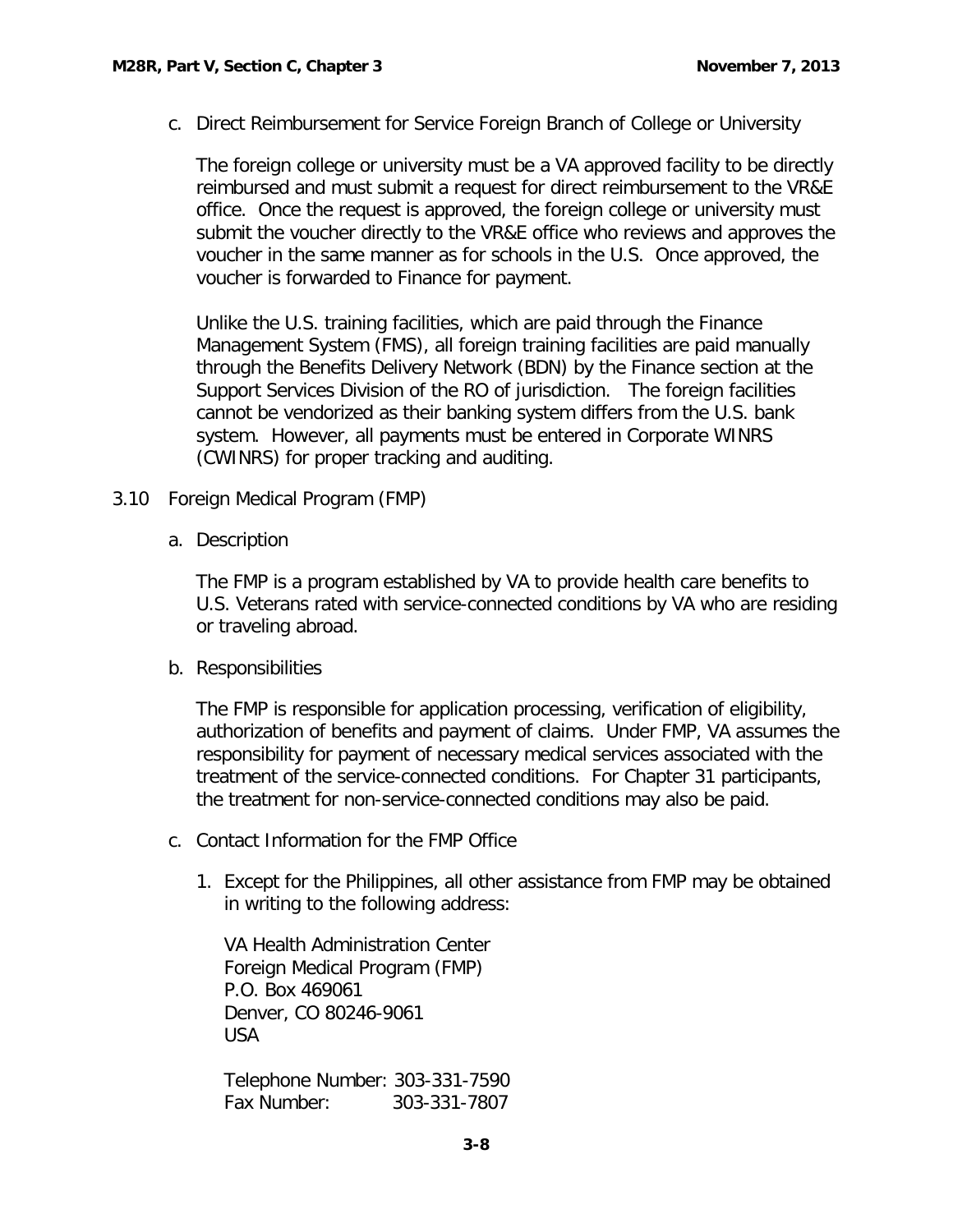Email: [hac.fmp@med.va.gov](mailto:hac.fmp@med.va.gov)

2. Information for obtaining medical services in the Philippines, which include procedures for filing claims, may be obtained in writing to the following address:

VA Outpatient Clinic-Manila Department of Veterans Affairs PSC 501 DPO AP 96515

Telephone Number: 800-888-8782 or 011-632-318-8387 Fax Number: 011-632-310-5957

<span id="page-10-0"></span>d. FMP Enrollment

For a Veteran to enroll in FMP, he/she must send the following information to the FMP office:

- Name
- Social Security Number
- VA Claim Number
- Residential and mailing address
- Copy of the Rating Decision

Once the FMP office verifies the information above, the Veteran will receive a benefits authorization letter that outlines the covered medical conditions.

<span id="page-10-1"></span>e. Chapter 31 and the FMP

Under Chapter 31 benefits, Veterans may have potential entitlement to medical and dental services through VA. These benefits must be applied for on an "as needed basis" to determine eligibility. Medical and dental treatment may be provided to facilitate the Veteran's return to active participation in his/her Chapter 31 training program. The case manager must provide the FMP office with information at the beginning and ending date of the Veteran's Chapter 31 enrollment in order to determine eligibility.

For additional information regarding the FMP, refer to [www.va.gov/hac/forbeneficiaries/fmp/fmp.asp](http://www.va.gov/hac/forbeneficiaries/fmp/fmp.asp)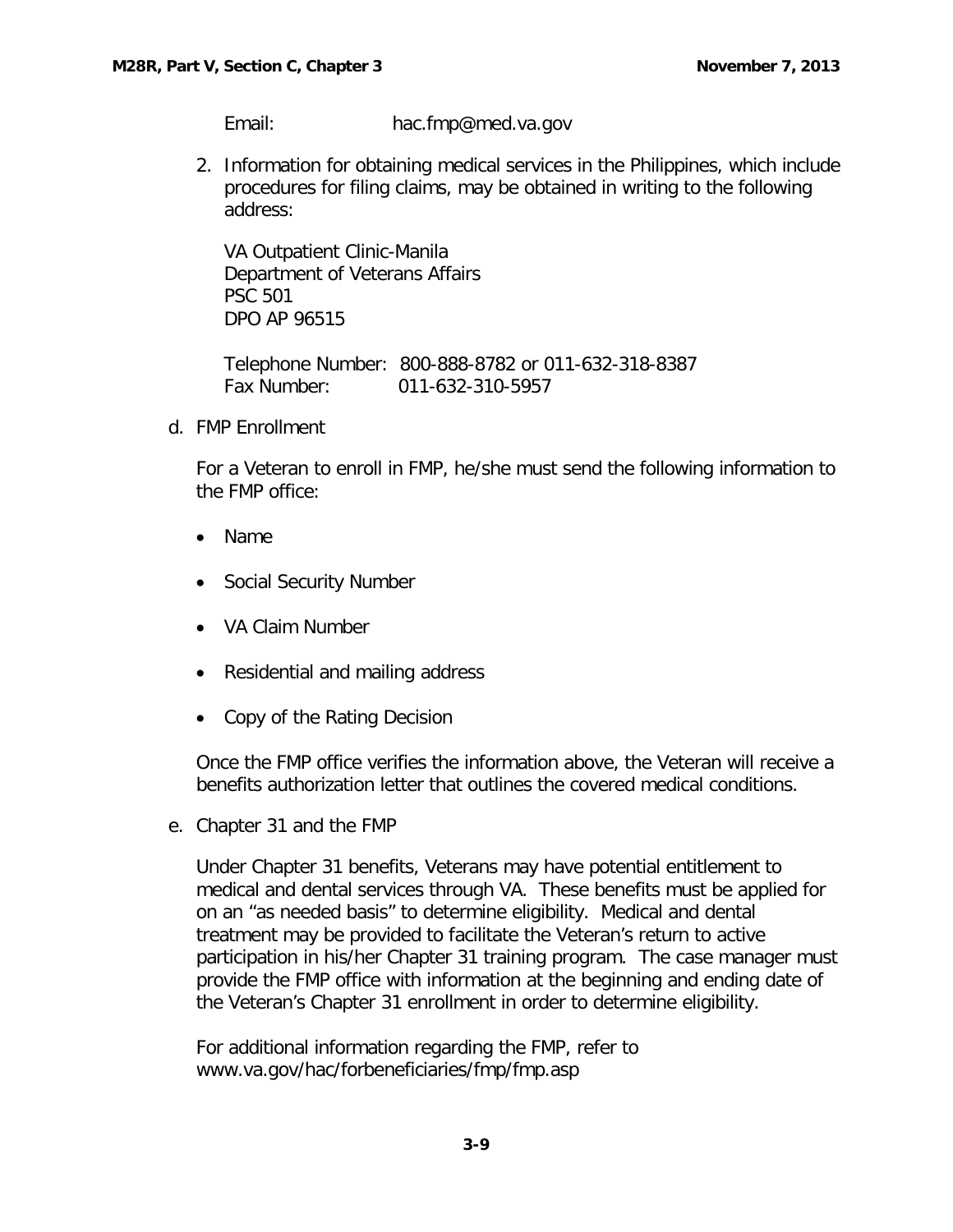<span id="page-11-0"></span>f. Referral to the FMP for Non-Service Connected Disability (NSCD) Treatment

A Veteran may be treated for his/her NSCD condition(s). However, the case manager must make the referral to the VA facility in order to authorize services for the NSCD treatment. The referral must be signed and dated by the case manager, and must specify the necessary treatment.

VA Form 28-8861, Request for Medical Services–Chapter 31, must be used to make the medical and/or dental treatment services for non-service-connected disability(ies). See Appendix O for information on how to access this form.

<span id="page-11-1"></span>g. Submitting Claims to the FMP for Payment

The Veteran must submit the claim for payment of medical and dental treatment to the address provided in section  $3.10(c)(1)$  or  $(2)$ , as applicable.

For additional information on how to submit claims to the FMP, refer to [www.va.gov/hac/factsheets/fmp/FactSheet01-30.pdf](http://www.va.gov/hac/factsheets/fmp/FactSheet01-30.pdf)

3.11 Work Study Program Abroad

Work-study is available for Veterans participating in the Chapter 31 program and training abroad. Work assignments for work-study must be compatible with the Veteran's disability condition(s).

<span id="page-11-2"></span>a. Work-Study Approval

Approval of VA work-study positions in foreign countries or overseas locations is subject to the following:

1. Work-Study Position to Assist VA Employee in Administering VA Program

Only a few VA employees administer VA programs overseas. These employees are usually assigned at specific sites, such as at military installations or at specific overseas locations. Only positions directly related to assist a VA employee in administering VA programs, such as the Transition Assistance Program (TAP), may be approved at an overseas location.

2. Work-Study Position at a Branch Facility Located Overseas

Work-study positions may be approved at a branch of a U.S. training facility located overseas. Examples of these schools include the University of Maryland European division and the University of Maryland Asian division. The limitations on the assigned duty for the work-study students overseas are the same with those work-study students in the US.